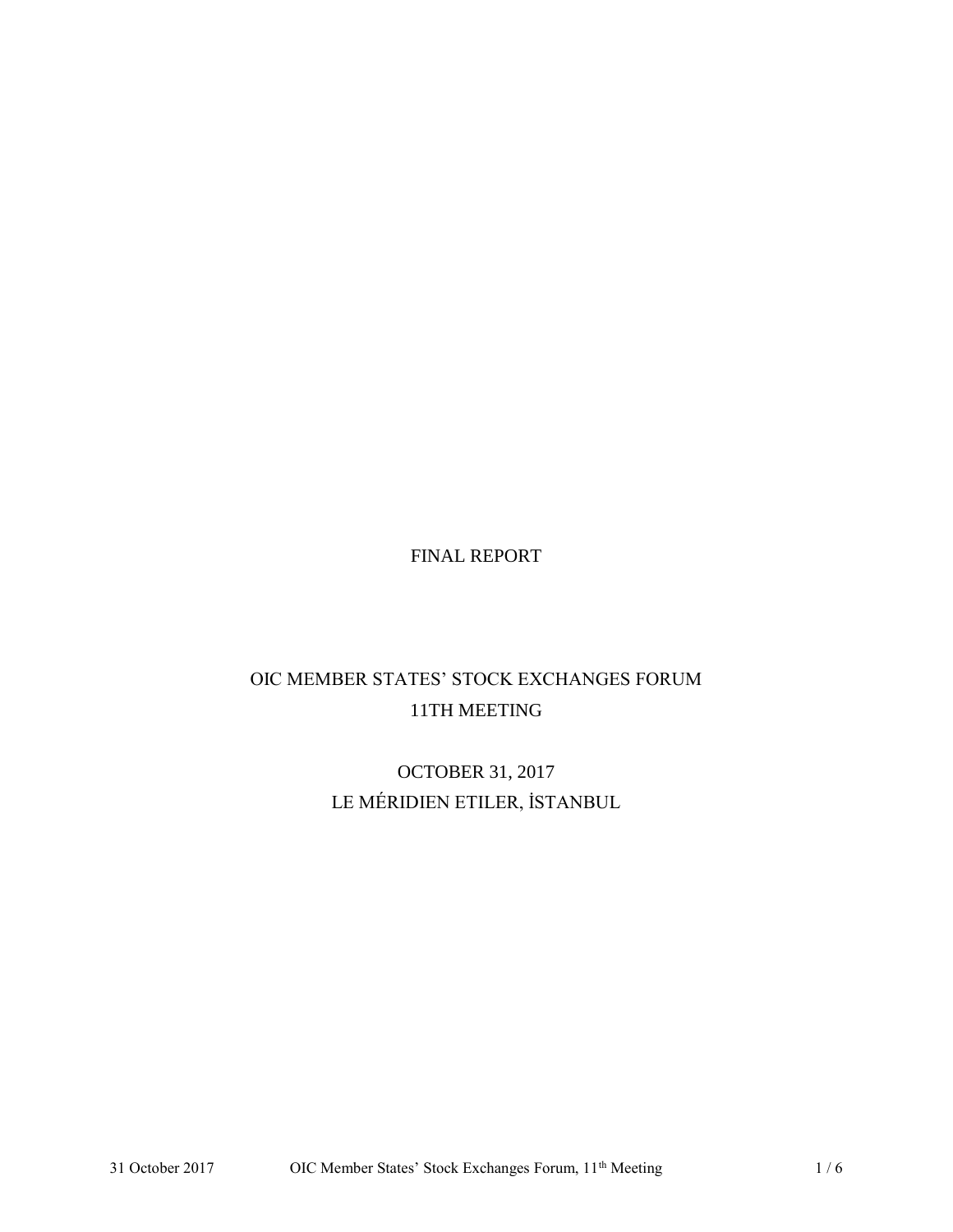# TABLE OF CONTENTS

Final Report of the Eleventh Meeting of the OIC Member States' Stock Exchanges Forum

#### ANNEXES

- I. Presentation by Dr. Hamed MERAH
- II. Presentation by Mr. Ijlal Ahmed ALVI
- III. Presentation by Mr. Ijlal Ahmed ALVI
- IV. Presentation by Mr. Saleh JELASSI
- V. Presentation by Mr. Abayomi ALAWODE
- VI. Presentation by Mr. Johan TOLL
- VII. Presentation by Mr. Deniz GÖLE
- VIII. Presentation by Mr. Serkan KARABACAK
	- IX. Presentation by Mr. Hakan AYTEKİN
	- X. Presentation by Mr. Serhat GÖRGÜN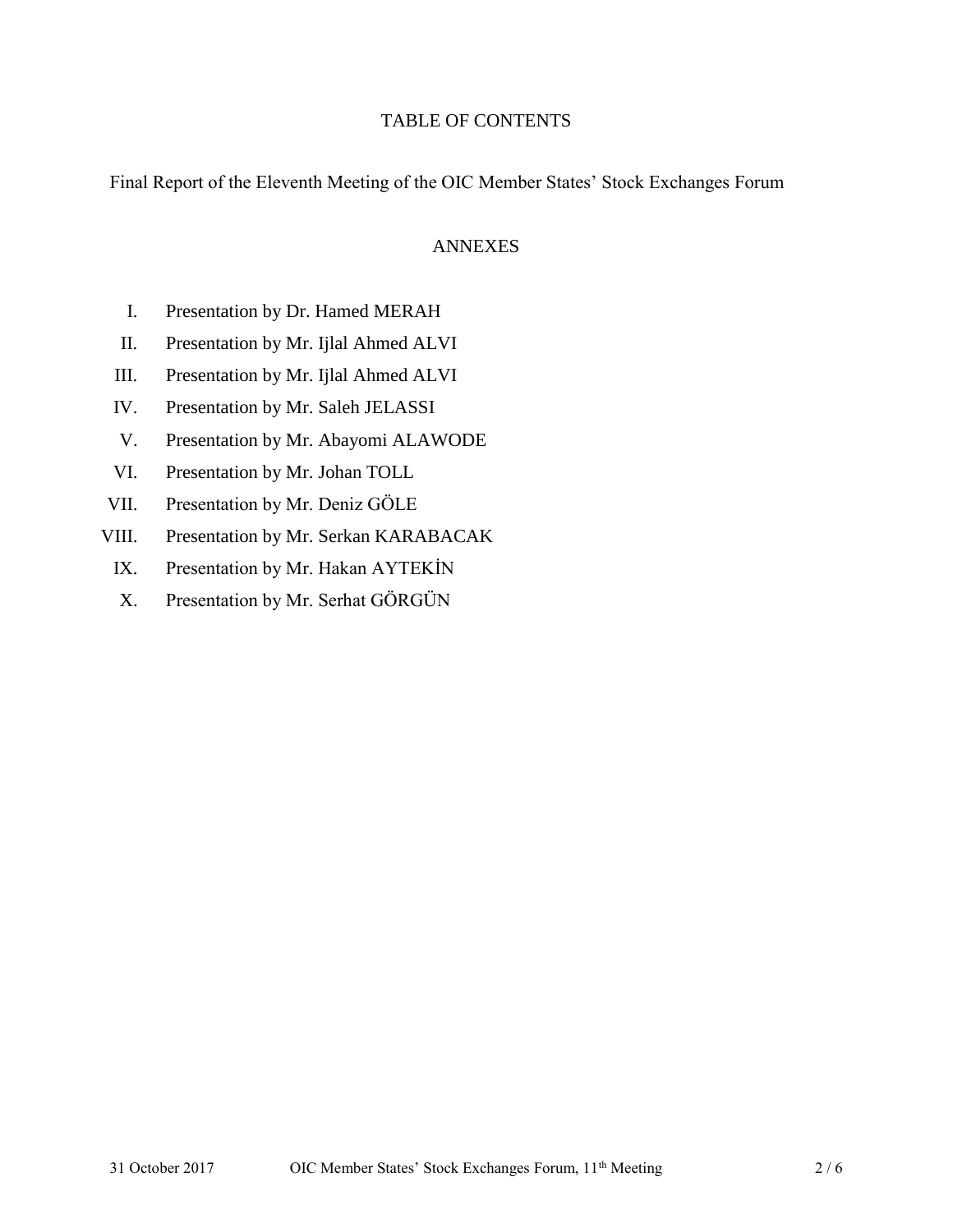# Original: English

# **Final Report of the Eleventh Meeting of the OIC Member States' Stock Exchanges Forum**

- 1. The Eleventh Meeting of the OIC Member States' Stock Exchanges Forum convened in İstanbul on October 31, 2017.
- 2. The Meeting was attended by the representatives of the following capital market institutions of the OIC Member States:

#### A. Exchanges of the OIC Member States

- 1. Albanian Securities Exchange, Albania
- 2. Borsa İstanbul, Turkey
- 3. Dhaka Stock Exchange Limited, Bangladesh
- 4. Douala Stock Exchange, Cameroon
- 5. Indonesia Stock Exchange, Indonesia
- 6. Iran Fara Bourse, Iran
- 7. Kyrgyz Stock Exchange, Kyrgyzstan
- 8. Muscat Securities Market, Oman
- 9. Pakistan Mercantile Exchange, Pakistan
- 10. Qatar Stock Exchange, Qatar
- 11. Tehran Stock Exchange, Iran
- 12. Toshkent Republican Stock Exchange, Uzbekistan
- 13. Uzbek Commodity Exchange, Uzbekistan

# B. Central Securities Depositories and Clearing, Settlement and Registry Agencies of the OIC

#### Member States

- 1. Albanian Securities Register, Albania
- 2. Central Securities Depository of Turkey, Turkey
- 3. Muscat Clearing & Depository, Oman
- 4. National Clearing Company of Pakistan Limited, Pakistan
- 5. İstanbul Clearing, Settlement and Custody Bank, Turkey
- 6. Tunisie Clearing, Tunisia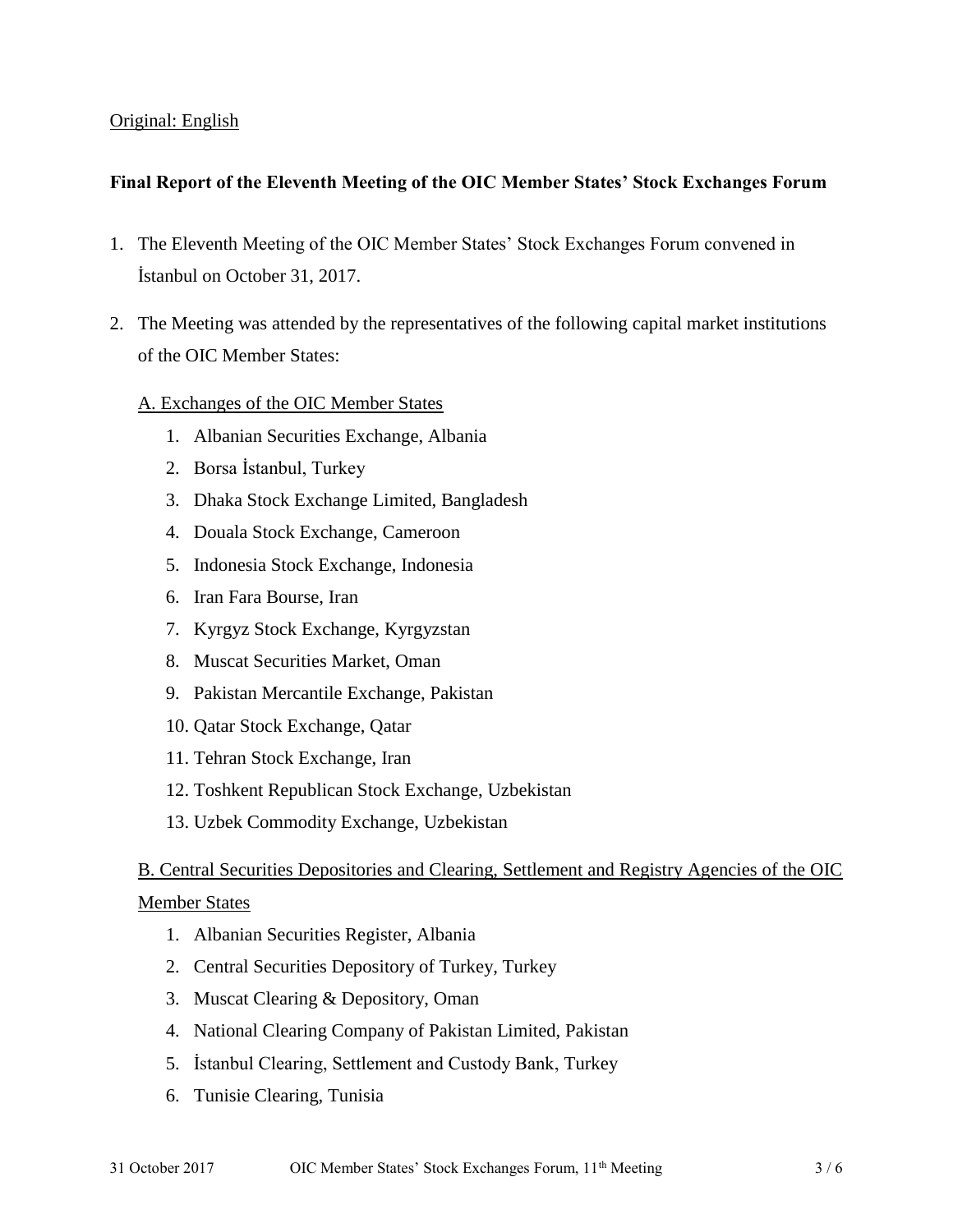#### C. Other Organisations

- 1. Accounting and Auditing Organization for Islamic Financial Institutions
- 2. COMCEC Coordination Office
- 3. International Islamic Financial Market
- 4. Islamic Development Bank
- 5. NASDAQ Group
- 6. Statistical, Economic and Social Research and Training Centre for Islamic Countries
- 7. International Islamic Trade Finance Corporation
- 8. Islamic Corporation for the Development of the Private Sector
- 9. World Bank Global Islamic Finance Development Center
- 3. The meeting was opened by Mr. Selçuk KOÇ, Director of COMCEC Coordination Office, who gave a welcome speech and briefed delegates on the activities of COMCEC Coordination Office and the COMCEC Financial Cooperation Working Group.
- 4. Mr. Selçuk KOÇ gave the floor to Mr. Himmet KARADAĞ, Forum Chairman and Chairman of Borsa İstanbul, who welcomed all delegates to İstanbul on the occasion of the Eleventh Meeting of the OIC Member States' Stock Exchanges Forum and expressed his honour and contentment for hosting the Meeting. Mr. KARADAĞ has stated: "As the management of Borsa İstanbul, we have always been committed to promoting Islamic finance and we believe that the Forum is a precious channel for reaching out to and collaborating with other stakeholders of Islamic finance."
- 5. Mr. KARADAĞ gave the floor to Mr. Serkan KARABACAK, Chief Audit Executive at Borsa İstanbul to moderate the meeting.
- 6. Dr. Hamed MERAH, Secretary General, AAOIFI, delivered a presentation entitled "Shari'ah Screening in the Islamic Capital Markets". (Annex I)
- 7. Mr. Ijlal Ahmed ALVI, Chief Executive Officer, IIFM, delivered presentations entitled "Sukuk Trends and Listing on Stock Exchanges" and "Use of Islamic Securities as Collateral". (Annex II-III)
- 8. Mr. Saleh JELASSI, Director of Country Gateway Office in Turkey, IDB, delivered a presentation entitled "Islamic Finance Structures for Capital Markets". (Annex IV)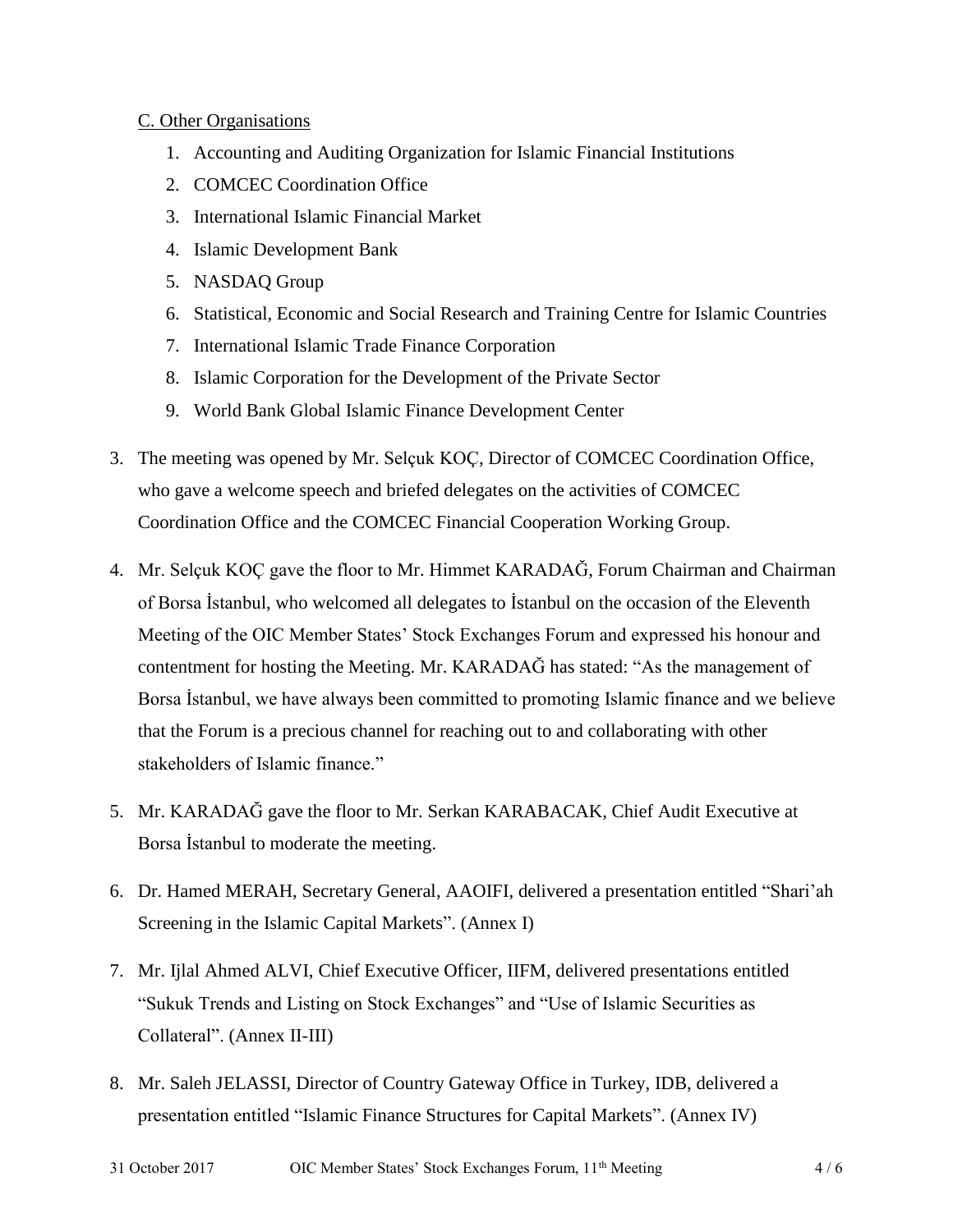- 9. The afternoon session of the Meeting was opened by Mr. Murat ÇETİNKAYA, CEO and Board Member of Borsa İstanbul, who has stated: "Without question, exchange of ideas is highly valuable; yet, tangible results are what will take us forward. That is why we should work on Forum decisions decisively and turn policy recommendations into action."
- 10. Mr. Abayomi ALAWODE, Head of Islamic Finance, World Bank Global Islamic Finance Development Center, delivered a presentation entitled "The Role of Islamic Capital Markets in Growth and Development". (Annex V)
- 11. Mr. Johan TOLL, Product Manager Blockchain, NASDAQ, delivered a presentation entitled "Blockchain in Practice". (Annex VI)
- 12. Mr. Deniz GÖLE, Program Manager, COMCEC, delivered a presentation entitled "Introducing COMCEC Project Funding". (Annex VII)
- 13. Mr. Serkan KARABACAK gave a background of Forum activities and current projects. Mr. KARABACAK then made a presentation on the OIC Exchanges Statistics Report, which summarizes key statistics of the OIC Capital Markets. (Annex VIII)
- 14. Mr. Hakan AYTEKİN, Assistant Director of Precious Metals & Diamond Market, Borsa İstanbul, gave information on the activities of Task Force on Precious Metals. (Annex IX)
- 15. Mr. Serhat GÖRGÜN, Director of Sales and Marketing, Borsa İstanbul, gave information on the activities of Task Force on Indices. (Annex X)
- 16. The following decisions were taken at the meeting:
	- 1. The Forum welcomes the workshop held by the Task Forces regarding Gold Trading among OIC Member States and Shariah Index and Products among OIC Member States.
	- 2. The Forum mandates that the Task Force on Precious Metals to undertake necessary work towards providing a gold trading environment for the OIC Member States through utilizing the newly developed trading and storage (1,600 ton capacity) infrastructure of Borsa İstanbul's Precious Metals and Stones Market (or a functioning electronic trading platform as a secondary alternative) as a preceding step before establishing the OIC Gold Exchange (an international company).